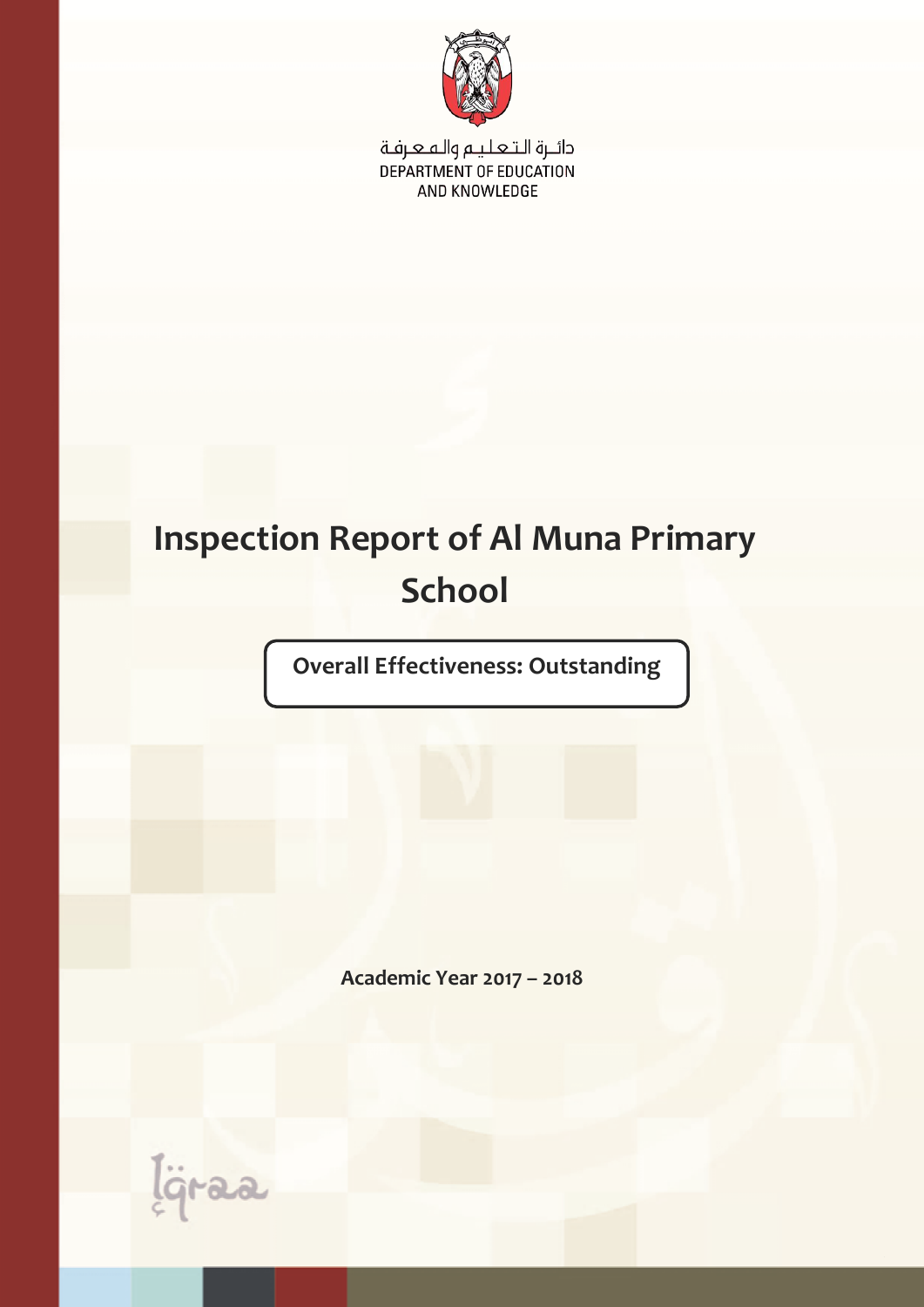

## **Contents**

| Performance Standard 2: Students' personal and social development, and their     |
|----------------------------------------------------------------------------------|
|                                                                                  |
|                                                                                  |
| Performance Standard 5: The protection, care, guidance and support of students18 |
|                                                                                  |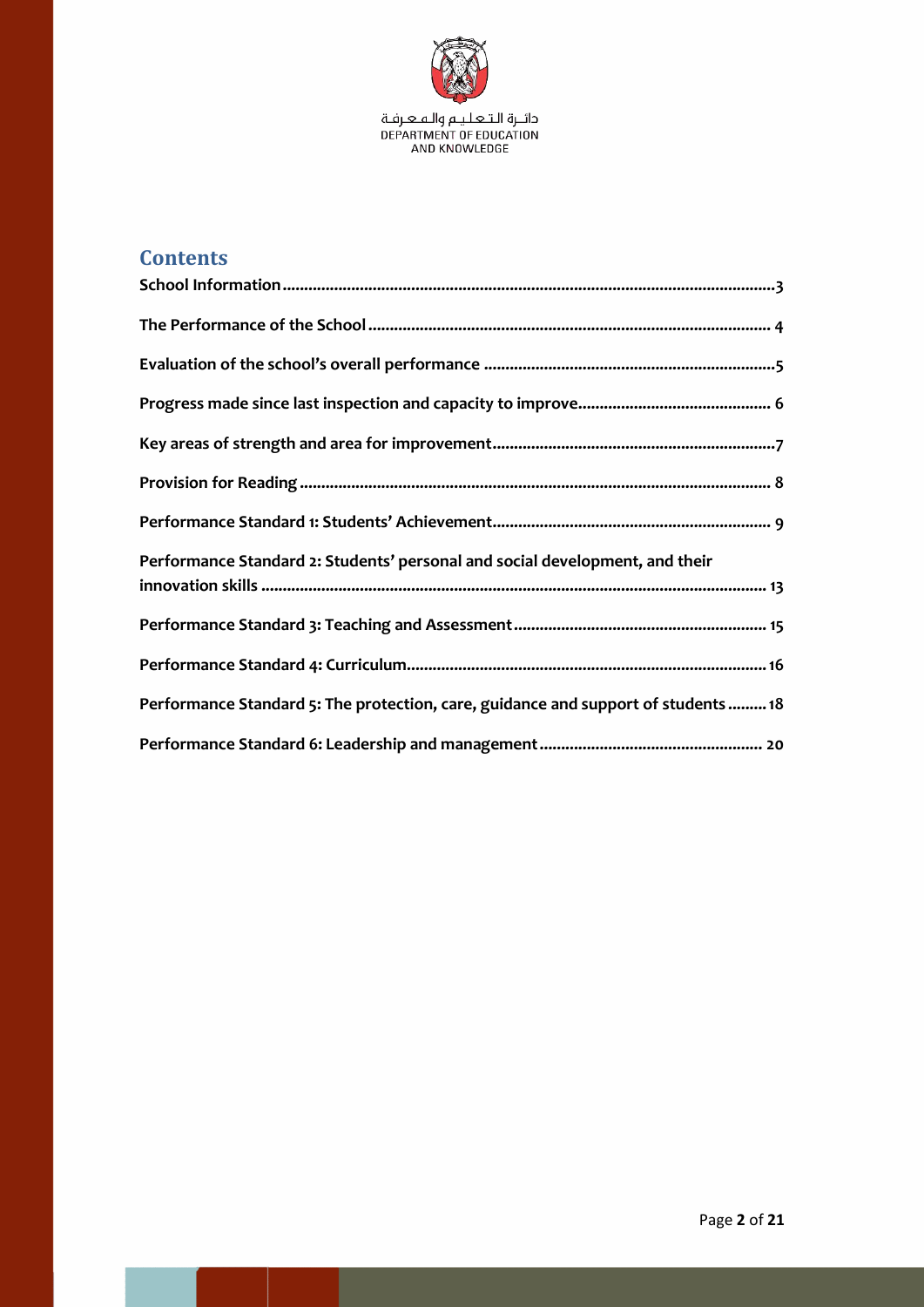

# **School Information**

|                            | Inspection                          | from                            | 26 Muharram 1439                                                          |                                                       | to | 29-Muharram 1439            |
|----------------------------|-------------------------------------|---------------------------------|---------------------------------------------------------------------------|-------------------------------------------------------|----|-----------------------------|
|                            | date:                               | from                            | 16-Oct-17                                                                 |                                                       | to | 19-Oct-17                   |
|                            | School name                         |                                 | Al Muna Primary School                                                    |                                                       |    |                             |
|                            | School ID                           |                                 |                                                                           | 191                                                   |    |                             |
| <b>General Information</b> | School address                      |                                 | Al Muna School<br>Between 5th and 7th Street,<br>Abu Dhabi,<br><b>UAE</b> |                                                       |    |                             |
|                            | School telephone                    |                                 |                                                                           | +971 (0)2 501 4777                                    |    |                             |
|                            | School official email               |                                 |                                                                           | almuna.pvt@adec.ac.ae                                 |    |                             |
|                            | School website                      |                                 |                                                                           |                                                       |    | www.almunaacademy.sch.ae    |
|                            | School curriculum                   |                                 |                                                                           |                                                       |    | English National Curriculum |
|                            | School phases                       |                                 |                                                                           | Foundation - Primary                                  |    |                             |
|                            | Fee range and category              |                                 | AED 41,580 (FS1- Year 6)<br>(High)                                        |                                                       |    |                             |
|                            | Number of lessons observed          |                                 | 104                                                                       |                                                       |    |                             |
|                            | Number of joint lessons<br>observed |                                 |                                                                           | 13                                                    |    |                             |
|                            | Total number of teachers            |                                 |                                                                           | 43                                                    |    |                             |
|                            | Turnover rate                       |                                 |                                                                           | 18%                                                   |    |                             |
| <b>Staff Information</b>   |                                     | Number of teaching assistants   |                                                                           | 35                                                    |    |                             |
|                            | Teacher-student ratio               |                                 | FS 1-13 Primary 1-14                                                      |                                                       |    |                             |
|                            | Total number of students            |                                 |                                                                           | 591                                                   |    |                             |
|                            | % of Emirati Students               |                                 |                                                                           | 21%                                                   |    |                             |
|                            |                                     | % of Largest nationality groups |                                                                           | Indian 12%<br>1.                                      |    |                             |
| <b>Student Information</b> |                                     |                                 |                                                                           | Egyptian 9%<br>2.<br><b>UK 9%</b><br>$\overline{3}$ . |    |                             |
|                            | % of SEN students                   |                                 | 10%                                                                       |                                                       |    |                             |
|                            | % of students per phase             |                                 |                                                                           | KG: 26%                                               |    | Middle: n/a                 |
|                            |                                     |                                 |                                                                           | High: n/a<br>Primary: 74%                             |    |                             |
|                            | Gender                              |                                 | Boys and girls                                                            |                                                       |    |                             |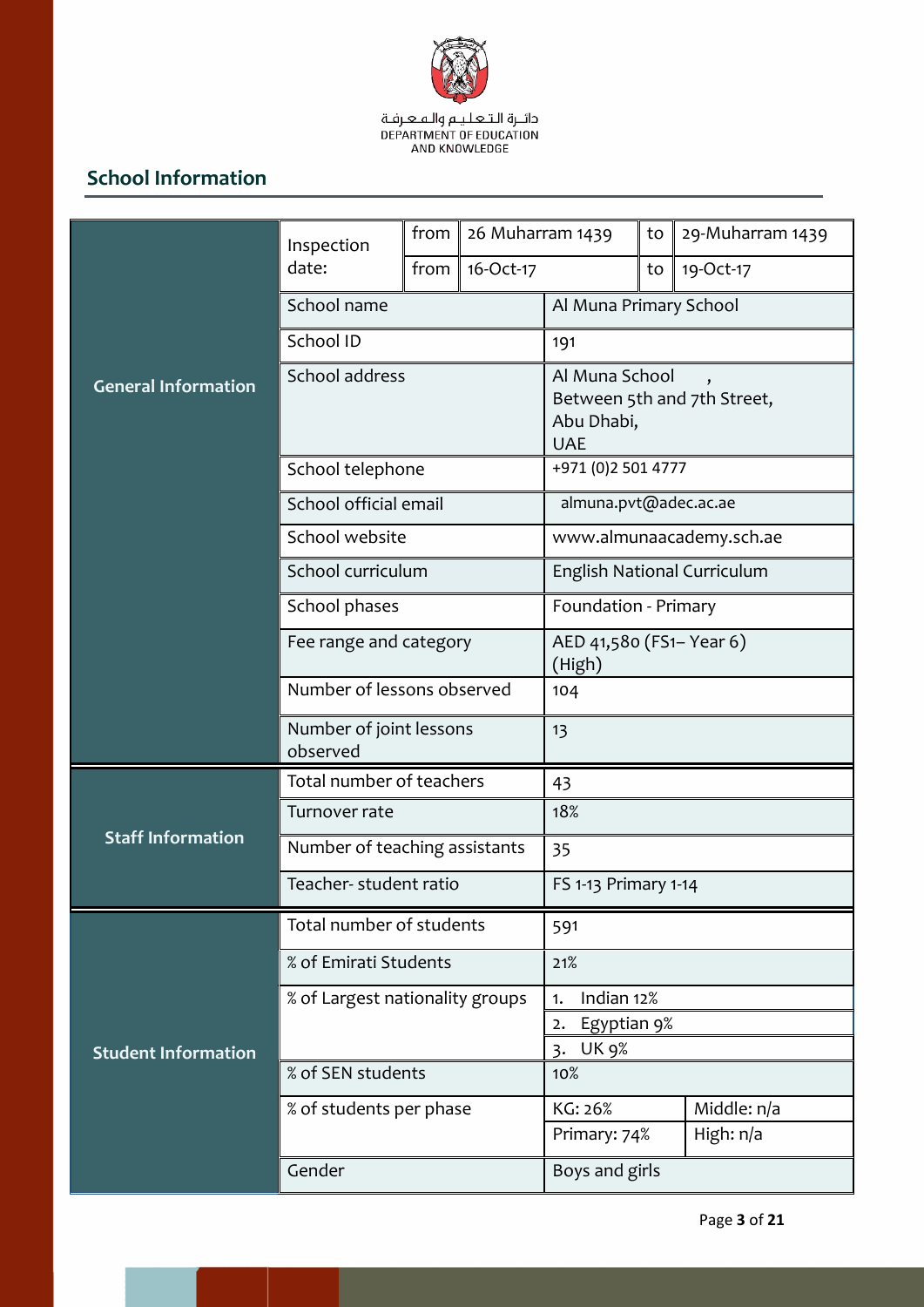

## <span id="page-3-0"></span>**The Performance of the School**

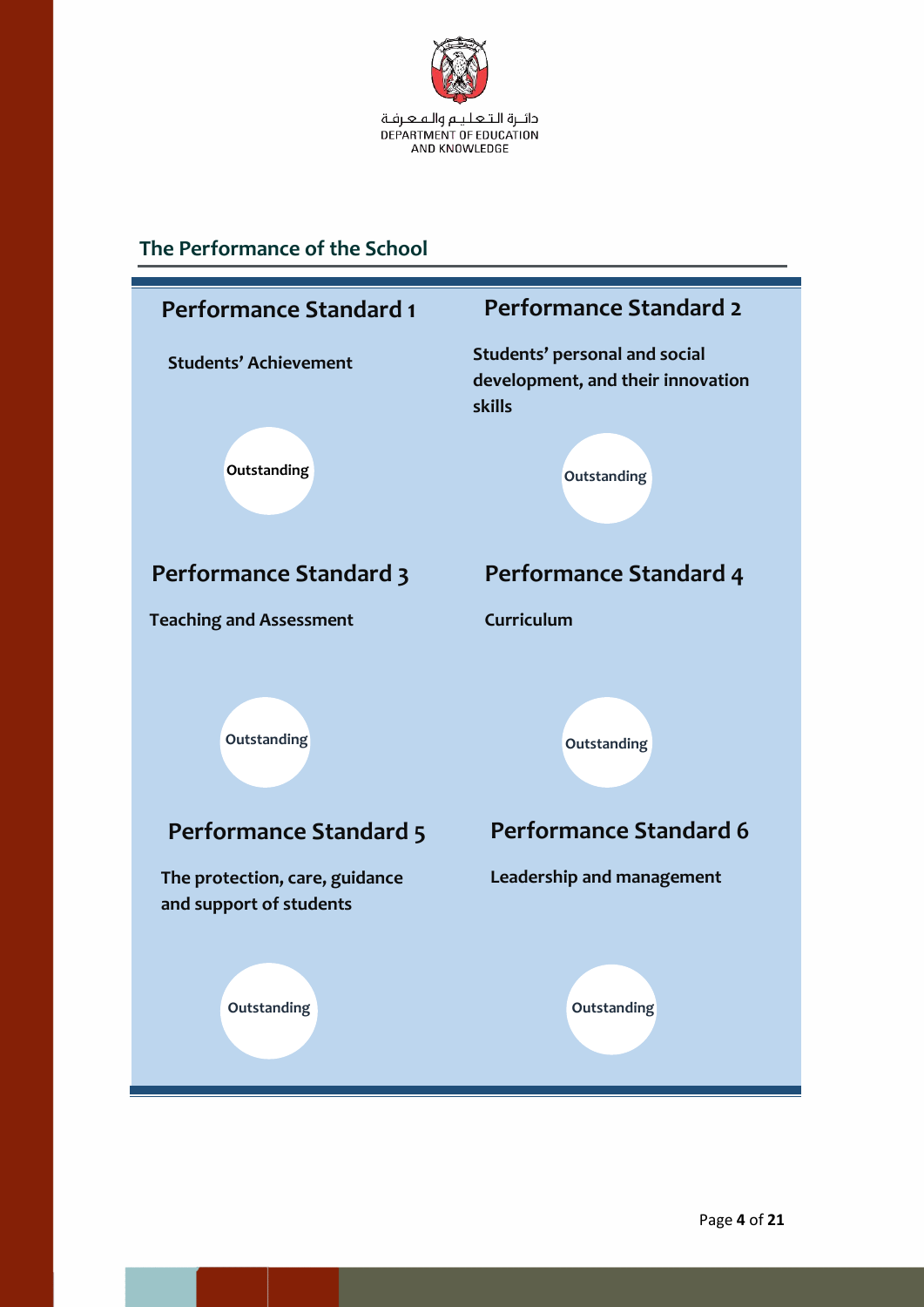

#### <span id="page-4-0"></span>**Evaluation of the school's overall performance**

- The overall performance of the school is outstanding. One third of students have attended the school for only two years. The school has successfully integrated these incoming students through a quality induction programme, and maintains very good standards of achievement. Teacher turn-over is low.
- Students' overall achievement is outstanding. Attainment is outstanding in English, maths and science at primary level, and in English at KG. Students' progress is very good overall with progress in English, maths and science being outstanding. Trends over time show the school is maintaining high standards across all English-medium subjects and an improvement trend across all Arabic-medium subjects, particularly Islamic education. Overall, students' learning skills are outstanding.
- Students' personal development is outstanding. Their behaviour throughout the school is exemplary. They display highly positive attitudes in lessons and around the school. Students demonstrate an excellent understanding of Emirati culture and continue to live up to the school values, including kindness to others. Attendance and punctuality are very good.
- The quality of teaching and assessment is outstanding. Across the school, teachers apply their knowledge of their subjects expertly, and plan imaginative lessons that meet the needs of all students. The school analyses internal assessment data rigorously to track the progress of different groups of students, and responds with appropriate teaching strategies.
- Curriculum design, and its implementation and adaption are outstanding. The school has established a highly innovative and imaginative curriculum that meets the needs of all students, and motivates them exceptionally well to learn. The curriculum provides excellent cross-curriculum opportunities for students to transfer knowledge effectively between subjects.
- The overall quality of protection, care, guidance and support is outstanding. The school informs staff, students and parents of the procedures for safeguarding students. Rigorous risk assessments are conducted by teachers prior to all trips. The school provides highly effective support for students with special learning needs (SEN) and for those who are gifted and talented.
- Leadership and management overall is outstanding. The inspirational principal and leadership team have established a dynamic vision that is understood and shared by all stakeholders. Systematic self-evaluation approaches contribute to the identification and development of best practice in teaching and assessment within the school. The Governing Board is both supportive and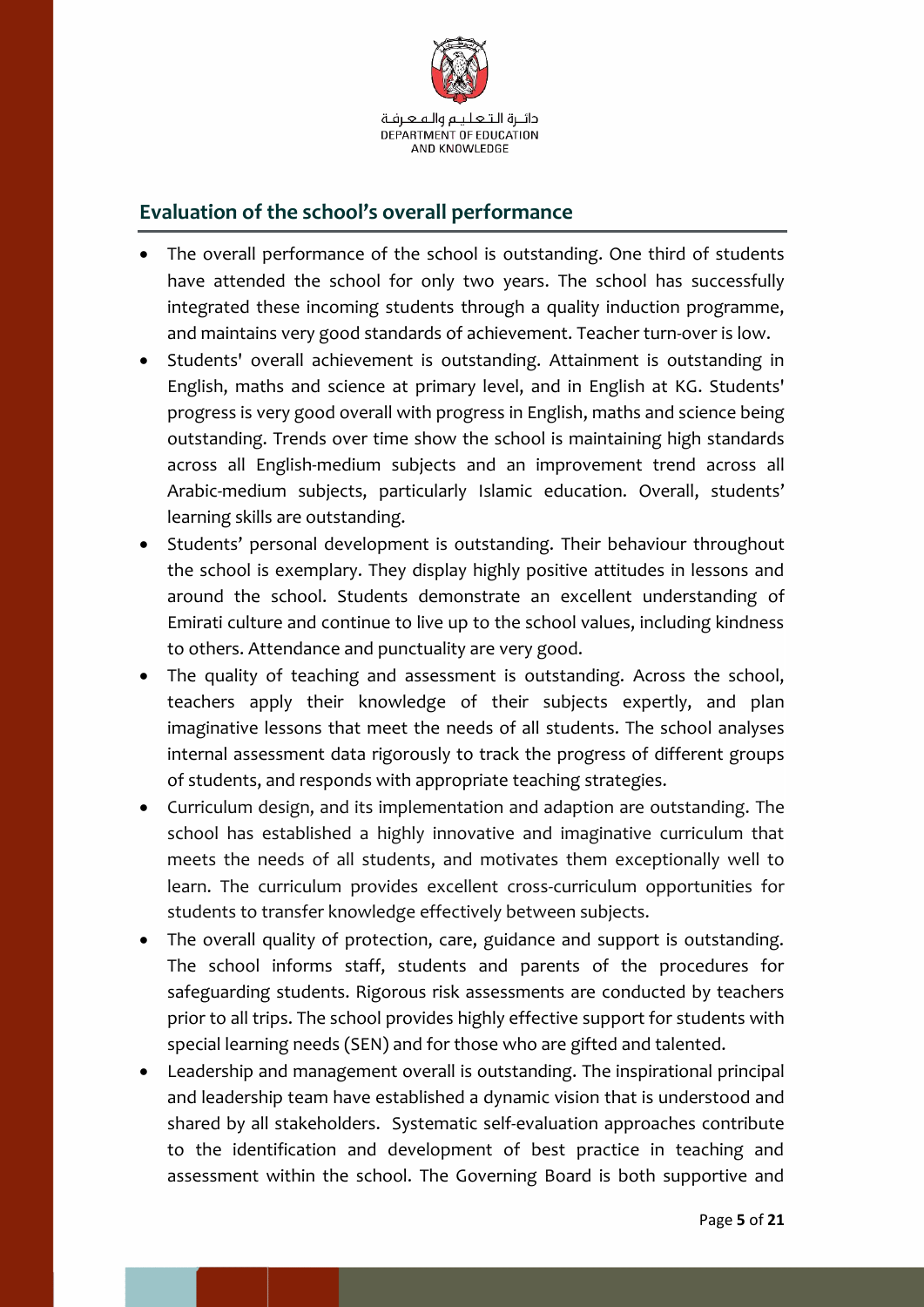

دائية التعليم والمعرفة DEPARTMENT OF EDUCATION AND KNOWLEDGE

appropriately challenging to ensure the continued very high performance of the school.

#### <span id="page-5-0"></span>**Progress made since last inspection and capacity to improve**



- The school has made very good progress in all areas recommended in the previous report.
- Attainment and progress in Islamic education have improved as a result of better teaching. Teachers have excellent subject knowledge and now plan effective lessons to meet the needs of different groups of students. Opportunities for students to be more active in their learning are now in place, which is helping students understand their learning better. As a result, attainment and progress are now very good.
- Improved teaching and more active learning for students in Arabic and social studies are now in place. These are not yet sufficiently embedded to raise attainment and progress within these subjects.
- With stability in the leadership team, the school's continued capacity to improve is very good.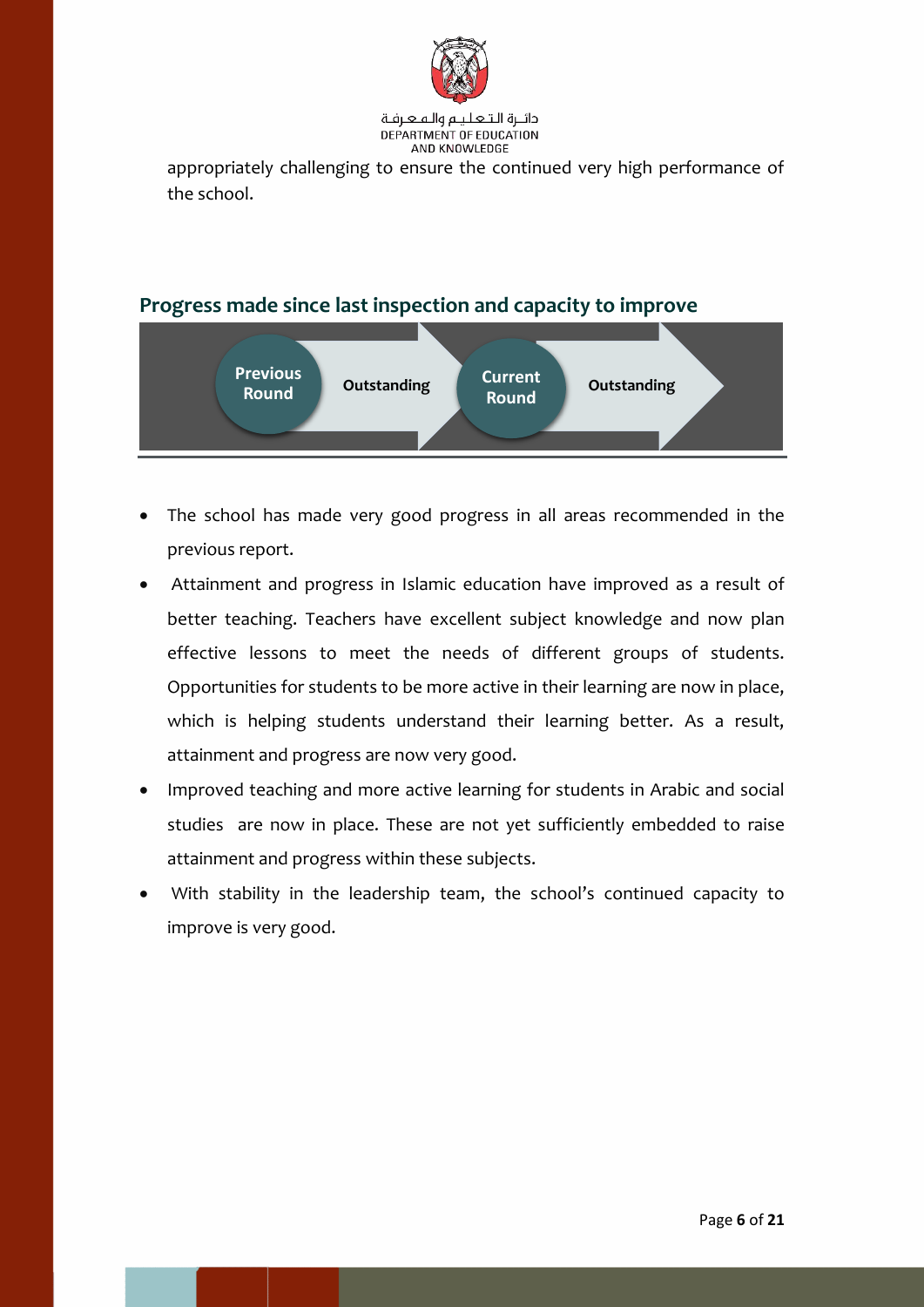

## <span id="page-6-0"></span>**Key areas of strength and area for improvement**

#### **Key areas of strength**

- 1. Inspirational leadership that motivates staff and ensures an inclusive school, a shared vision that is understood by staff, students and parents, and highly effective selfevaluation which all lead to very high student achievement.
- 2. Students' active engagement in imaginative and engaging lessons that promote their critical thinking and innovation skills.
- 3. High quality teaching and assessment which enables students to make very good progress in their learning.

#### **Key areas for improvement**

1. Further improve students' achievement in Arabic and social studies by:

- i. ensuring that teachers of these subjects further develop their teaching approaches by adopting best practice evident elsewhere in the school
- ii. providing more opportunities for students to work collaboratively
- iii. assessing students' attainment and progress rigorously, and using the results to match teaching to students' needs.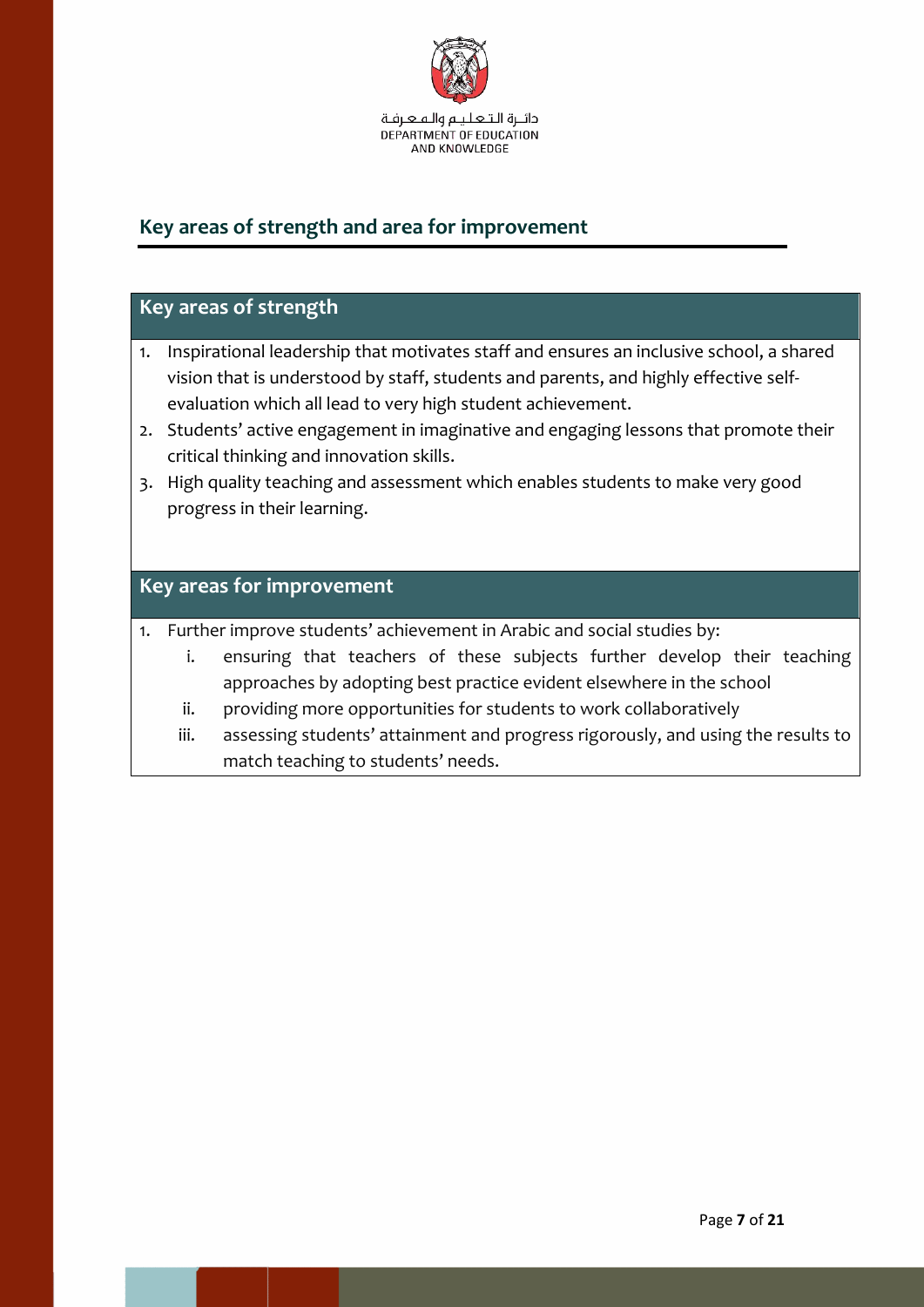

### <span id="page-7-0"></span>**Provision for Reading**

- The school provides a wide range of opportunities for students to read.
- School leaders have highlighted the promotion of reading in the school development plan. Staff have developed specific English and Arabic guided reading programmes to improve students' reading. Students are encouraged to read every day for pleasure and for information. The school's promotion of reading plan is reviewed regularly by senior and subject leaders.
- The school libraries are well stocked with both Arabic and English books. Students attend weekly lessons in the library and they visit at other times to choose books for recreational reading. On occasion, parents join reading lessons to support their children. Younger students are encouraged to take books home for adults to read with them.
- Children's authors visit the school to promote a love of reading. Teachers regularly encourage students to read in different subjects.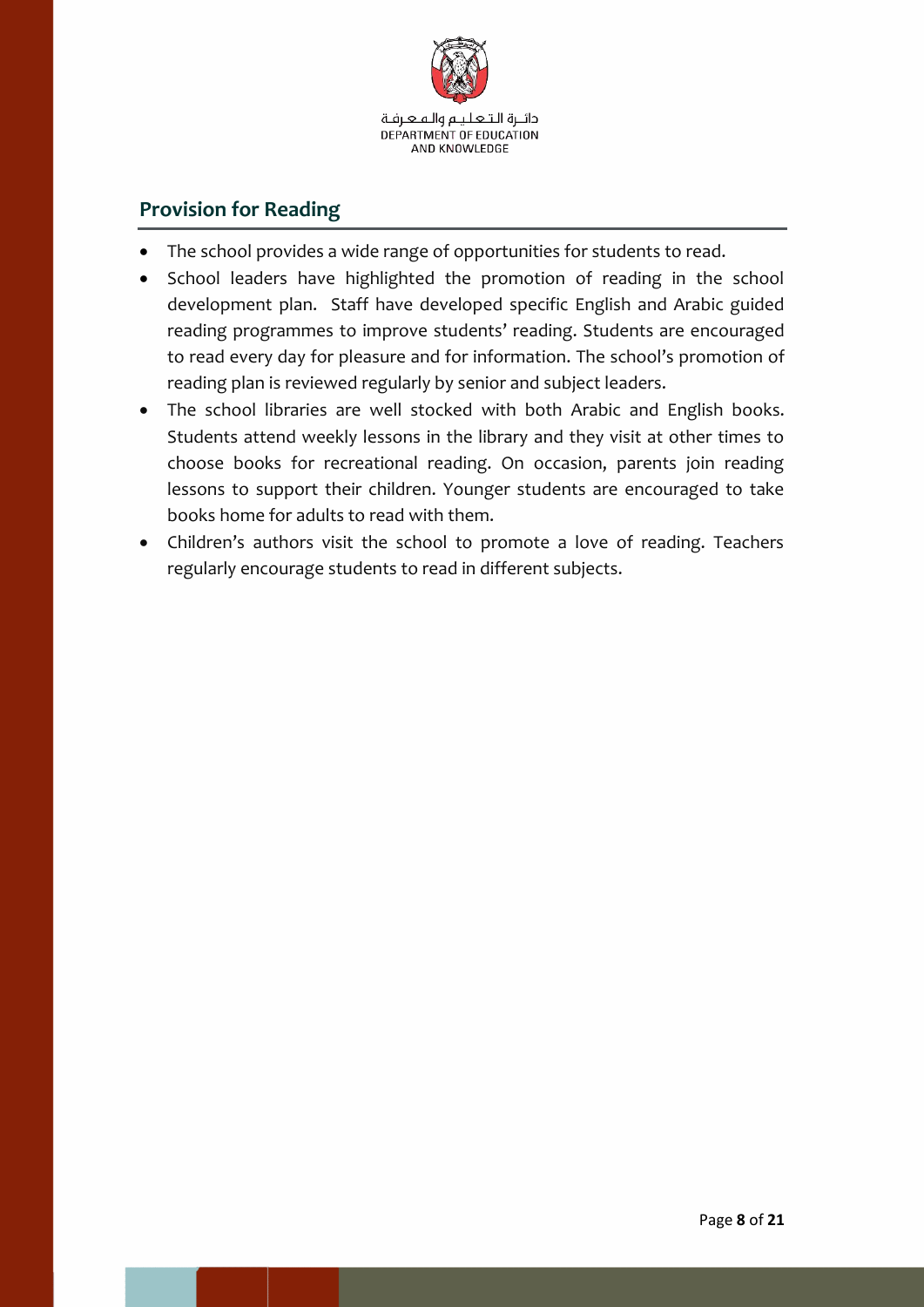

دائــرة الـتـعـلـيـم والـهـعـرفـة<br>DEPARTMENT OF EDUCATION<br>AND KNOWLEDGE

## <span id="page-8-0"></span>**Performance Standard 1: Students' Achievement**

| <b>Students' achievement Indicators</b> |                   | <b>KG</b>   | Primary     |  |
|-----------------------------------------|-------------------|-------------|-------------|--|
| <b>Islamic</b>                          | <b>Attainment</b> | N/A         | Very Good   |  |
| <b>Education</b>                        | Progress          | N/A         | Very Good   |  |
| <b>Arabic</b>                           | <b>Attainment</b> | Good        | Good        |  |
| (as a First Language)                   | Progress          | Good        | Good        |  |
| <b>Arabic</b>                           | <b>Attainment</b> | Good        | Good        |  |
| (as an additional<br>Language)          | Progress          | Good        | Good        |  |
| <b>Social Studies</b>                   | <b>Attainment</b> | N/A         | Good        |  |
|                                         | Progress          | N/A         | Good        |  |
| <b>English</b>                          | <b>Attainment</b> | Outstanding | Outstanding |  |
|                                         | Progress          | Outstanding | Outstanding |  |
|                                         | <b>Attainment</b> | Very Good   | Outstanding |  |
| <b>Mathematics</b>                      | Progress          | Outstanding | Outstanding |  |
|                                         | <b>Attainment</b> | Very Good   | Outstanding |  |
| <b>Science</b>                          | Progress          | Outstanding | Outstanding |  |
| Other subjects                          | Attainment        | Very Good   | Very Good   |  |
| (Art, Music, PE)                        | Progress          | Very Good   | Very Good   |  |
| <b>Learning Skills</b>                  |                   | Outstanding | Outstanding |  |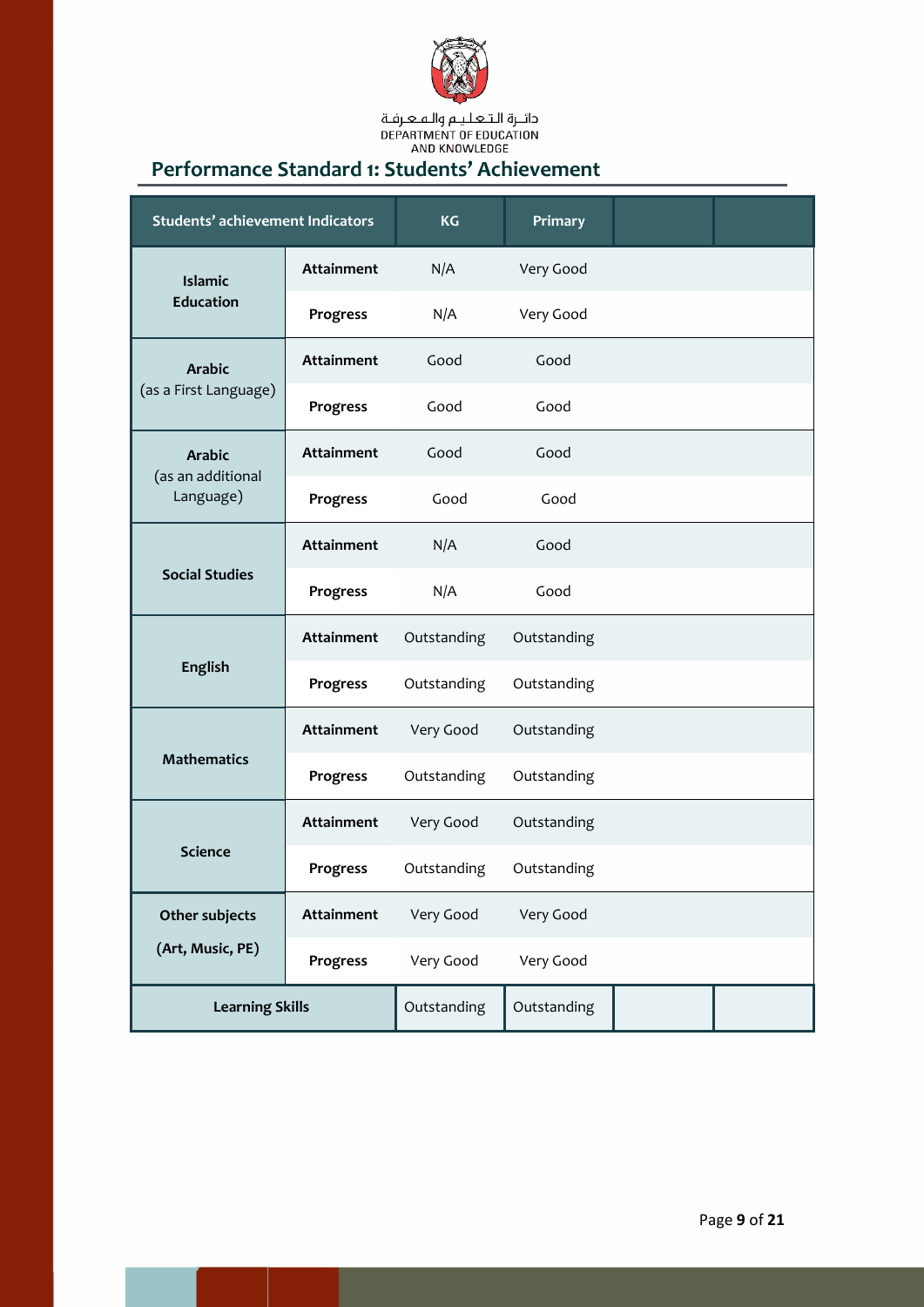

#### **Overall achievement**

- The overall quality of students' achievement is outstanding. The school has maintained very high standards, with overall attainment being very good in both the foundation and primary stages. The school's attainment data indicates that attainment in English, mathematics, and science is outstanding, and very good in Islamic education, Arabic and social studies. In lessons, attainment is outstanding in English and good in Arabic first and second language and social studies. In Islamic education, mathematics and science, attainment is very good.
- Progress is very good overall. Student progress over time indicates that the school is maintaining consistently high standards. Most students are making better than expected progress against curriculum standards. School benchmarking data indicates that students arrive at school with a low starting point in their development. By the end of FS2 most make very good progress and exceed curriculum expectations. This continues in the primary phase where most students make better than expected progress over time.

#### **Subjects**

- Students' achievement in **Islamic education** is very good. The large majority of students attain levels of knowledge and understanding that are above curriculum standards. They demonstrate very good knowledge and understanding of the basic Islamic concepts, can recite the Quran clearly and apply the prophet's sayings in their daily life.
- Students' achievement in **Arabic as a first language** is good across the school. Listening, speaking and reading skills are better than writing skills but all are above the MOE curriculum standards. Most students can read age-appropriate materials with good accuracy and understanding. There are few opportunities for students in lessons to develop their extended writing. Students' overall achievement in **Arabic as a second language** is good. Listening and reading skills are better than speaking and writing skills but all are above the MOE curriculum standards. Most students have a good range of Arabic vocabulary and can read short sentences with understanding.
- Students' achievement in **UAE Social studies** is good. The majority of students attain levels of knowledge and understanding that are above curriculum standards. Most students have a good knowledge of the UAE and appreciate their ruler and the services that are offered to his people.
- Students' achievement in **English** is outstanding. Most students, including those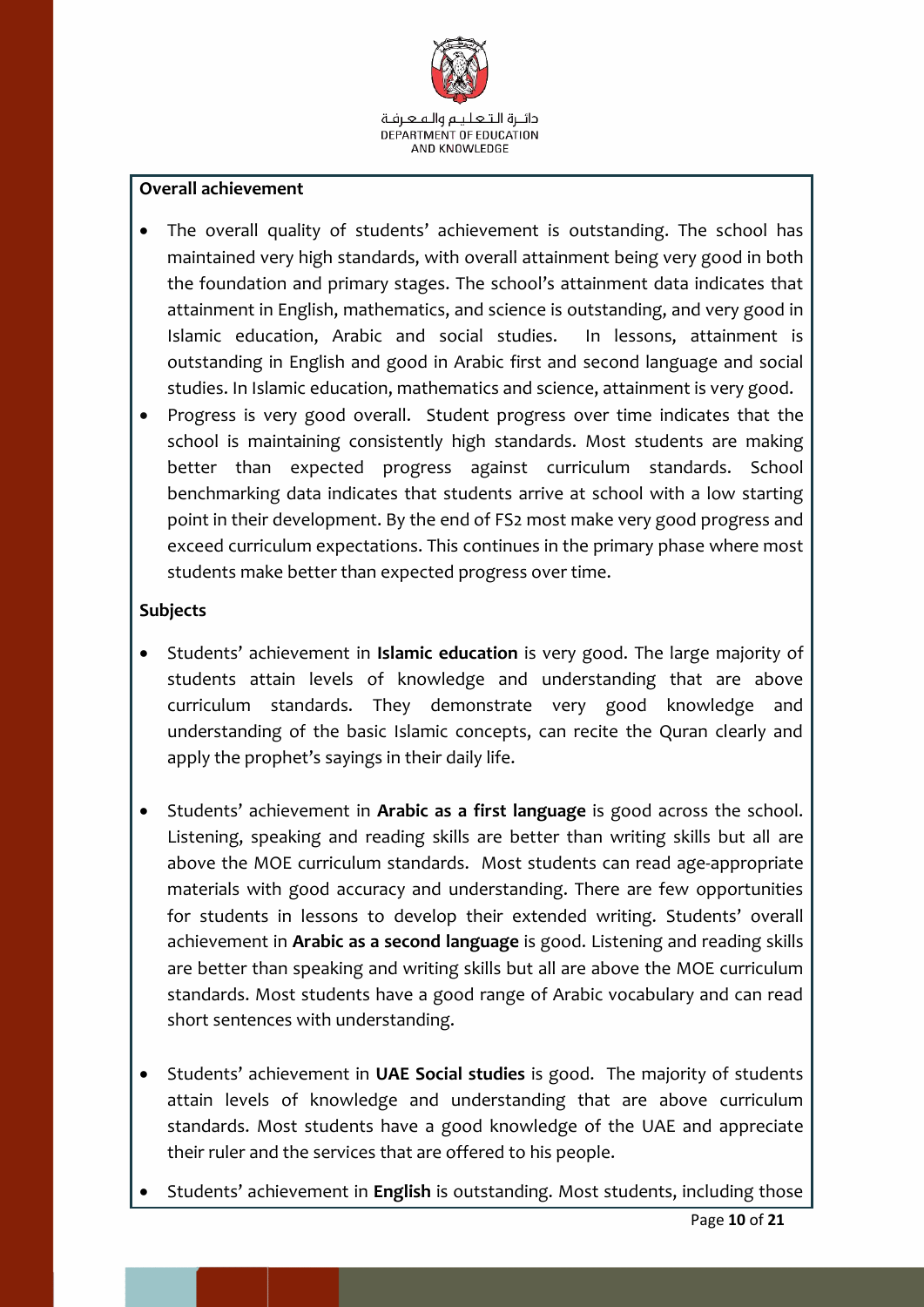

with special educational needs, attain levels above curriculum expectations in reading, writing, speaking and listening. In the foundation stage, the majority of children exceed expectations from their assessed starting points on entry to the school. Most students make outstanding progress over time and, by the end of Year 6, students' achievements are well above curriculum expectations.

- Student achievement in **mathematics** is outstanding. Students make outstanding progress in the foundation stage and have a secure knowledge of number. In Years 1-6, students demonstrate exemplary skills in calculation and problem solving. They have very good mental agility skills.
- Students' achievement in **science** is outstanding. Across the school, most students make outstanding progress. In primary, most students attain levels above curriculum expectations. Most students have a secure understanding of scientific concepts such as a 'fair test' and hypothesising. In investigations, they use their critical thinking and problem**-**solving skills very well.
- Students' achievement in other subjects is very good. Most students are developing creative skills in art such as being able to paint in the style of pointillism. Within physical education, students engage enthusiastically and are developing high quality skills in swimming and in basketball. Computers and tablets are used very well by students across the school to support independent learning.

#### **Learning skills**

- A major strength of the school is that most students are innovative and enterprising. Their skills of enquiry, problem -solving and critical thinking are very well developed.
- From FS1, they have very effective skills in using ICT to support learning across the curriculum. Throughout the school, most students can work very effectively in pairs, and collaboratively in groups to find the best way to complete tasks, which are frequently open-ended. They articulate their learning very well.
- The school's cross curricular approach to learning, with an emphasis on learning in real life and relevant contexts enables students to apply their learning skills successfully and gain a deep understanding of their world.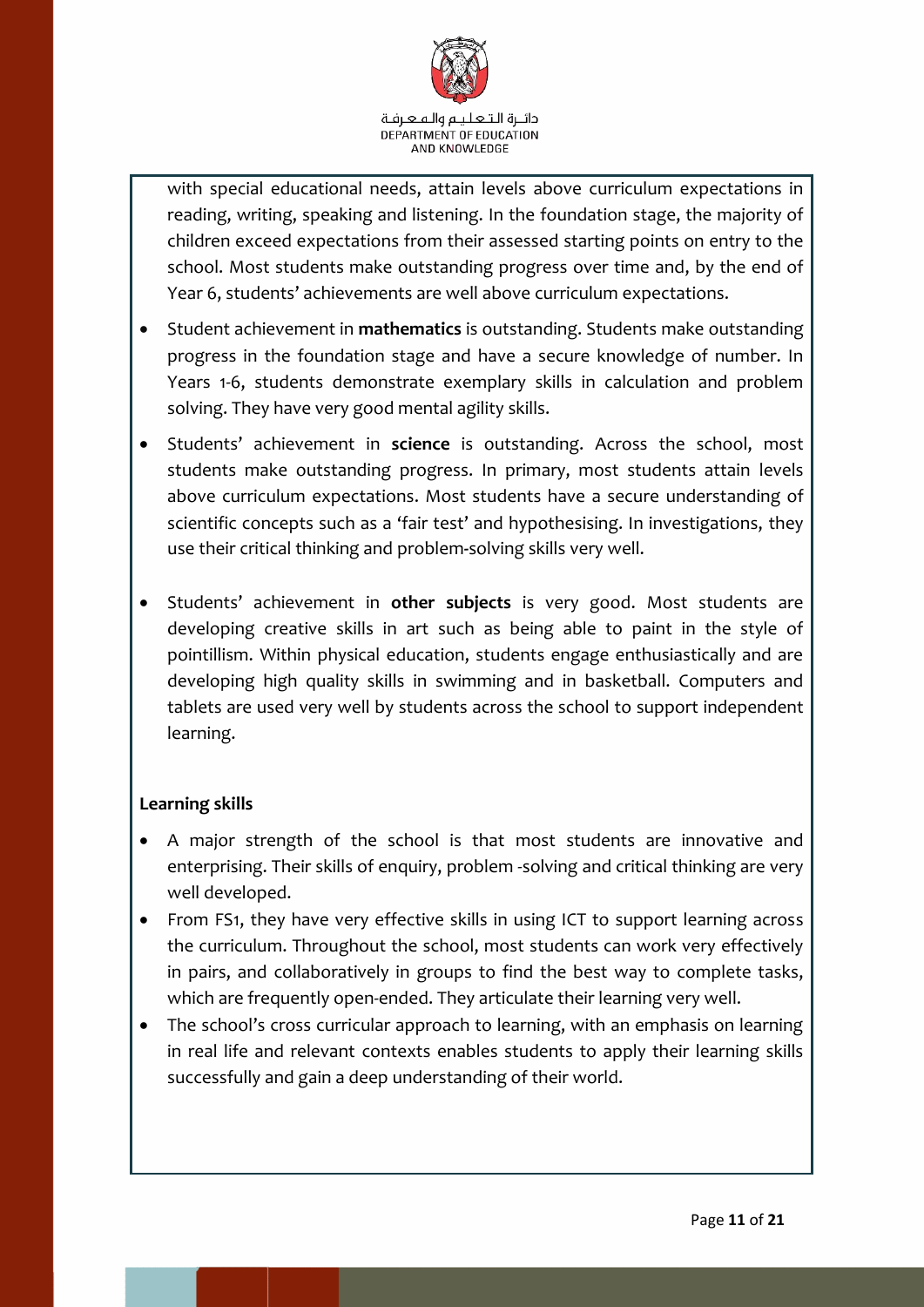

#### **Areas of Relative Strength:**

- Attainment and progress in Islamic education.
- Very high attainment and outstanding progress within English.
- The very well -developed enquiry, problem -solving and critical thinking skills of most students.

#### **Areas for Improvement:**

 Attainment and progress in Arabic, and social studies to match the very high achievement in other subjects.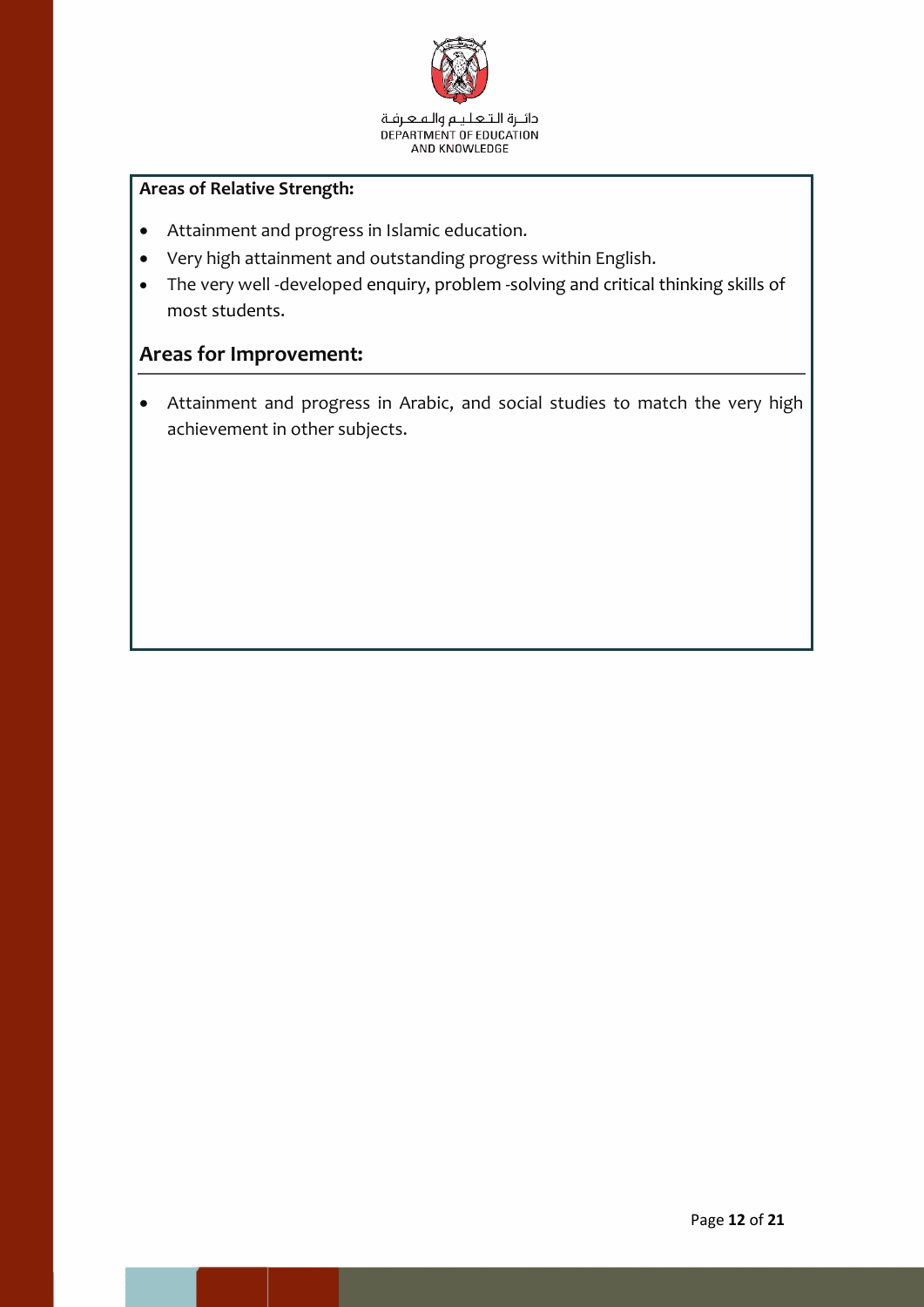

# <span id="page-12-0"></span>**Performance Standard 2: Students' personal and social development, and their innovation skills**

| Students' personal and social<br>development, and their innovation skills<br><b>Indicators</b> | KG          | Primary     | <b>Middle</b> | High |
|------------------------------------------------------------------------------------------------|-------------|-------------|---------------|------|
| Personal development                                                                           | Outstanding | Outstanding | N/A           | N/A  |
| Understanding of Islamic values and<br>awareness of Emirati and world cultures                 | Outstanding | Outstanding | N/A           | N/A  |
| Social responsibility and innovation skills                                                    | Outstanding | Outstanding | N/A           | N/A  |

- Students' personal and social development, and innovation skills are outstanding. They display highly positive and responsible attitudes in lessons and around the school. They are consistently self-disciplined, and their behaviour is exemplary. Across the school, students are friendly and respectful to one other, to staff and visitors. Older students manage their own projects and make informed decisions.
- Students participate in an extensive range of activities that promote healthy lifestyles. They understand the need for healthy diets and regular physical exercise. Attendance at 96% and punctuality are very good. Students understand that every lesson counts.
- Students demonstrate an excellent understanding of Emirati culture. They live up to the school values including kindness to others. School values are influenced by Islamic values. Students demonstrate excellent understanding of other world cultures from discussions with peers born in different countries who attend their school.
- Students work diligently to support others in school and in the wider community. For example, older students organise table-top sales to raise funds for charities such as Red Crescent and cancer research.
- Students collaborative purposefully in learning activities that promote innovation and creative thinking in classrooms. They demonstrate growing ability to manage their own projects. Participation in the school council and eco committee enables them to voice their opinions and propose innovation solutions to everyday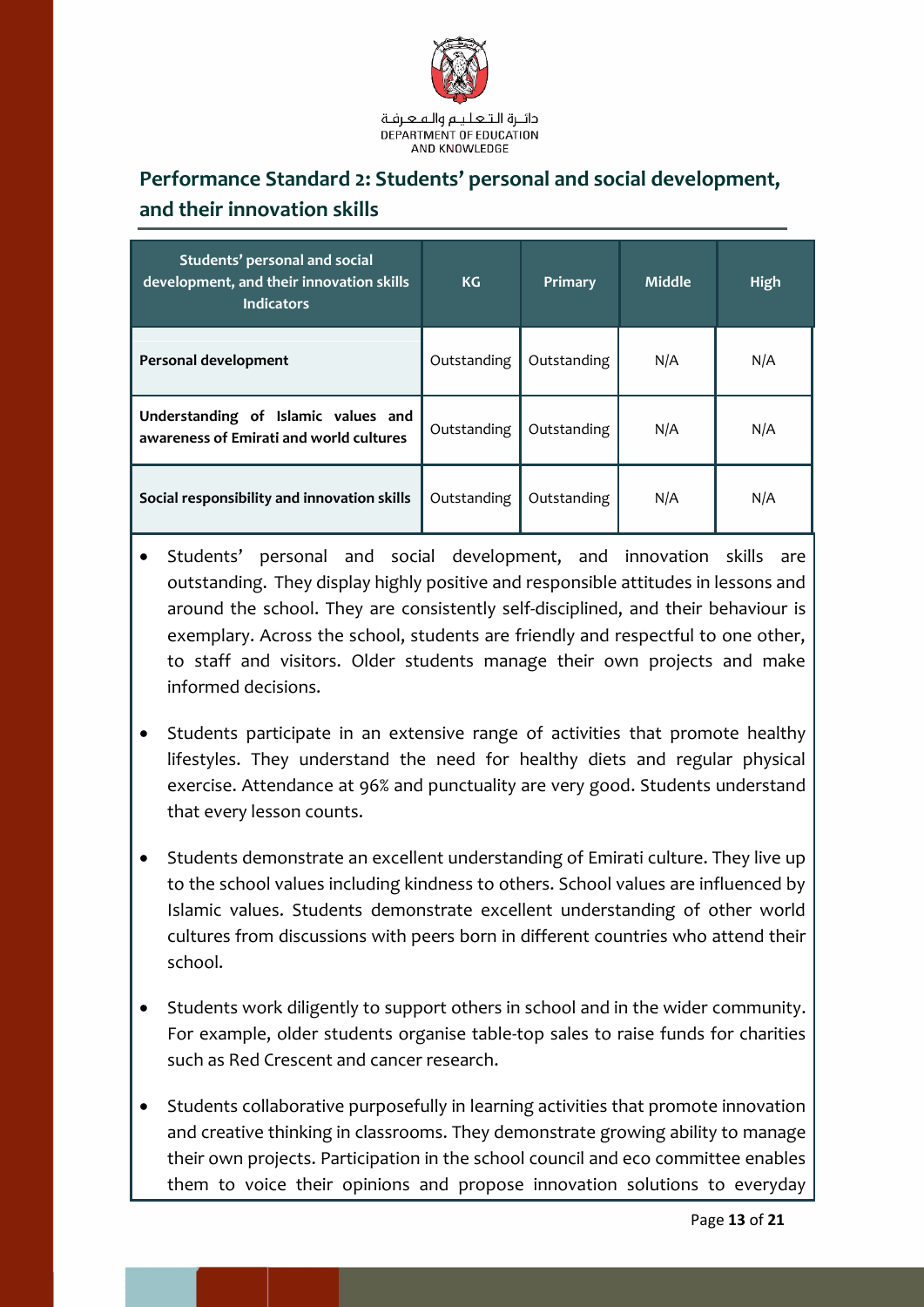

problems.

#### **Areas of Relative Strength:**

- Students' innovative skills in lessons and in activities.
- Highly positive relationships between students and staff, and amongst students themselves.
- Students' social skills and their sense of social responsibility.

#### **Areas for Improvement:**

Further development of links with the local community.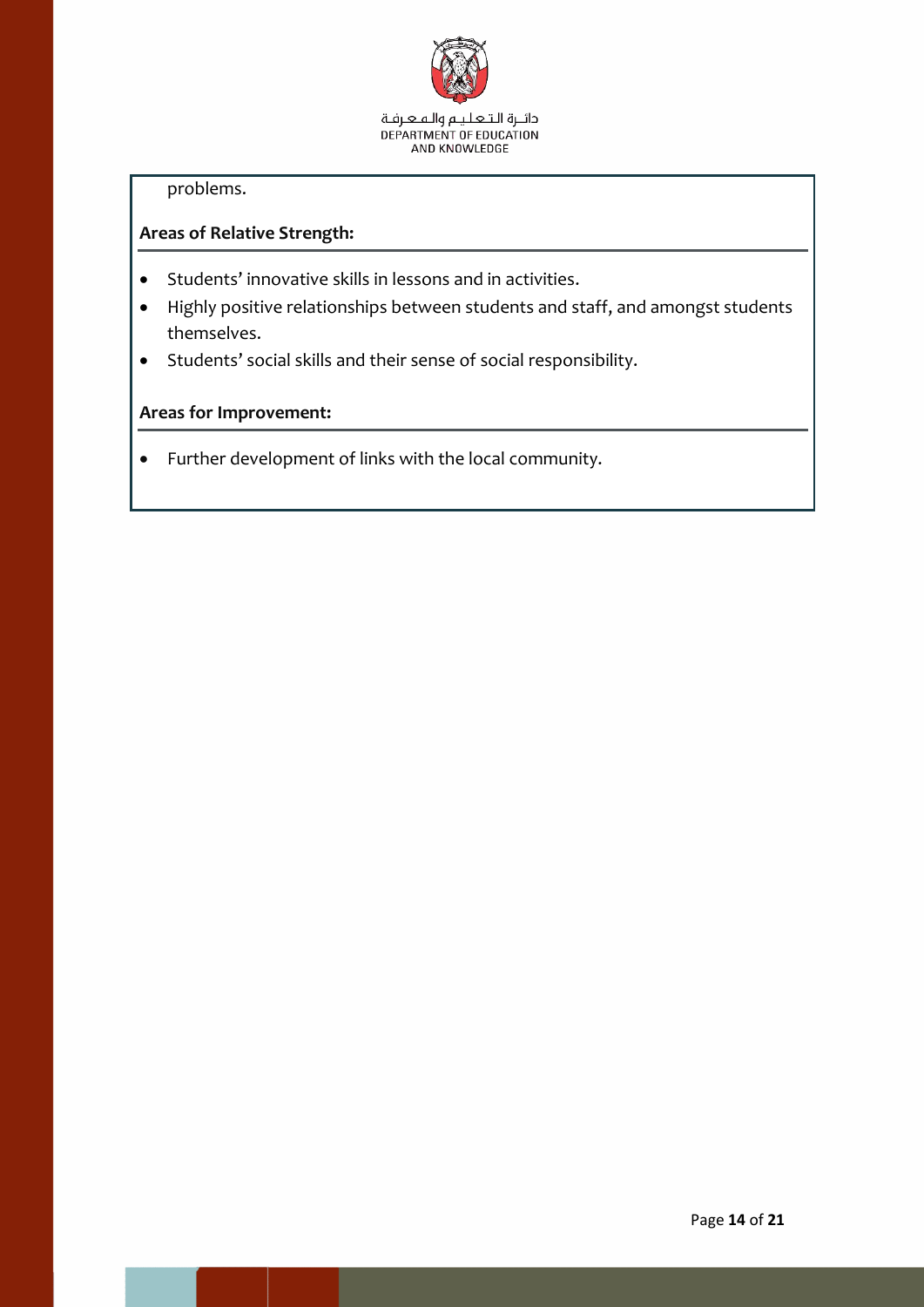

## <span id="page-14-0"></span>**Performance Standard 3: Teaching and Assessment**

| <b>Teaching and Assessment Indicators</b> | KG          | Primary     | <b>Middle</b> | <b>High</b> |
|-------------------------------------------|-------------|-------------|---------------|-------------|
| Teaching for effective learning           | Outstanding | Outstanding | N/A           | N/A         |
| Assessment                                | Outstanding | Outstanding | N/A           | N/A         |

 The overall quality of teaching and assessment is outstanding across both phases of the school.

 Across the school, teachers demonstrate expert knowledge of their subjects and plan effective and imaginative lessons to meet the needs of different groups of students. They share their knowledge in meaningful contexts. Teachers organise challenging group work and paired activities that help develop students' learning skills. Teachers within Arabic and social studies continue to develop their teaching skills.

 Almost all teachers challenge the most-able students, and provide support for the less-able students by working very effectively with support staff, advising them on how to support students.

- In English-medium subjects, most teachers limit didactic teaching and use openended questions very effectively to challenge students to think deeply, and to develop their critical thinking and problem-solving skills.
- Almost all teachers use assessment data skilfully to meet the learning needs of all groups of students and optimise their progress. They mark work regularly and give helpful advice about the next steps to progress learning.
- Most lessons include a range of activities, and teachers use practical resources very effectively to help students to learn.
- The school uses internal assessment data skilfully and effectively to track the progress of different groups of students. Senior leaders use international data to set ambitious achievement targets which inspires the school to maintain very high levels of achievement.

#### **Areas of Relative Strength:**

- Teachers' questioning skills.
- Meeting the learning needs of different groups of students.

#### **Areas for Improvement:**

The quality of teaching in Arabic and social studies.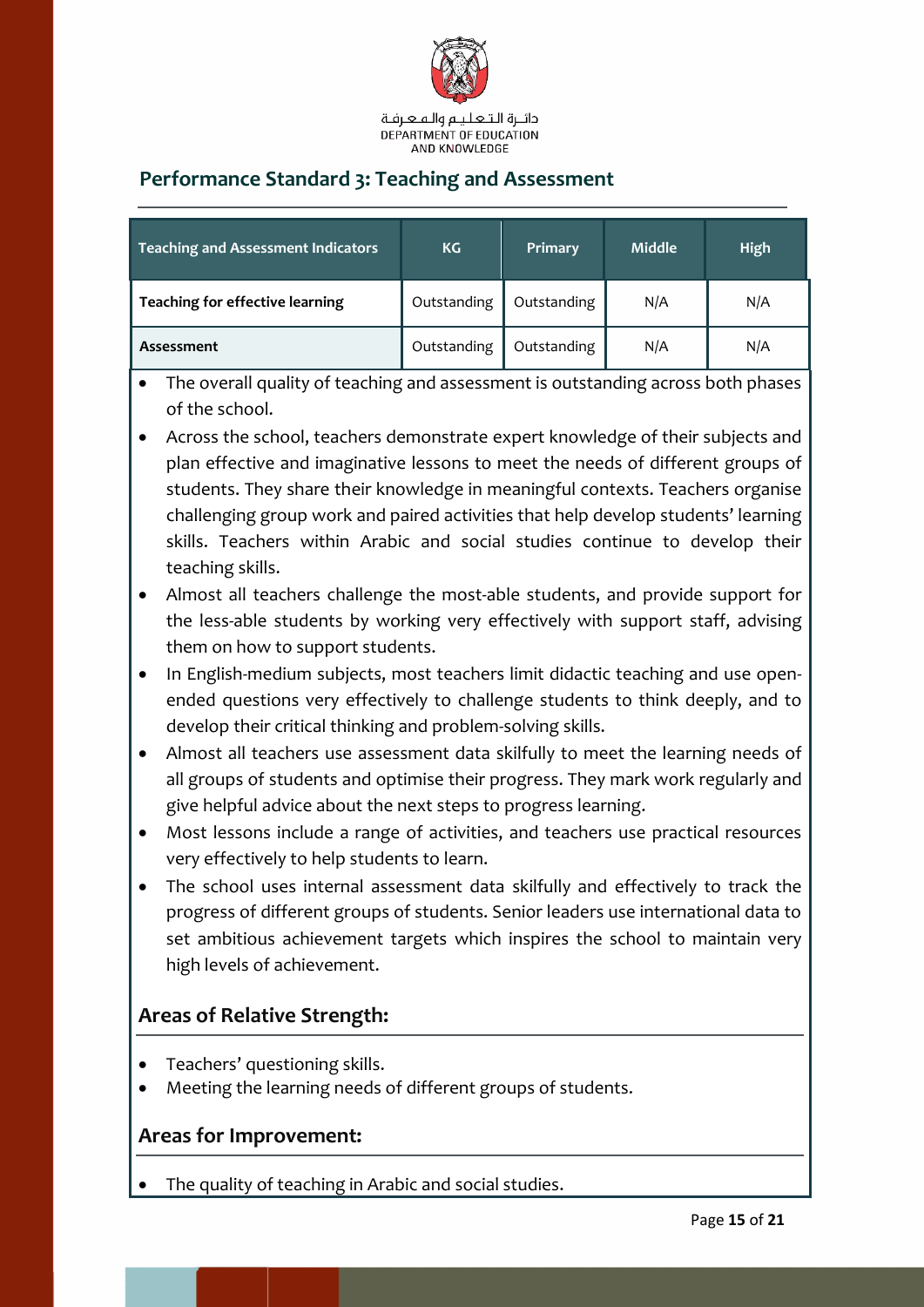

## <span id="page-15-0"></span>**Performance Standard 4: Curriculum**

| <b>Curriculum Indicators</b>         | KG          | Primary     | <b>Middle</b> | <b>High</b> |
|--------------------------------------|-------------|-------------|---------------|-------------|
| Curriculum design and implementation | Outstanding | Outstanding | N/A           | N/A         |
| <b>Curriculum adaptation</b>         | Outstanding | Outstanding | N/A           | N/A         |

- The curriculum, which has a very clear rationale, is relevant, broad and balanced. It meets the needs of all students and motivates them exceptionally well to learn. The curriculum is highly effective in developing skills, knowledge and understanding in all subjects. It promotes enjoyment, innovation and challenge for almost all students.
- The school vision permeates all aspects of curriculum planning and ensures that the implemented curriculum is comprehensive and highly innovative. School leaders have very successfully embedded excellent learning experiences about UAE culture and society across all subjects. The planned curriculum is very well structured to ensure continuity and progression in the students' learning. It provides excellent cross-curricular opportunities for students to transfer knowledge purposefully across subjects.
- An extensive range of extra-curricular activities, which promote and respond to students' interests, is available to them. The range of opportunities enables them to make choices, research and problem-solve, and be physically active.
- Opportunities for enterprise and innovation are deeply embedded and facilitated through cross-curricular links, extra-curricular activities, and volunteering and fund-raising activities.
- School leaders review the curriculum regularly and rigorously to ensure excellent provision in all subjects.
- The new Moral Education programme is delivered effectively by class teachers who ensure students' learning is consistent and relevant.

#### **Areas of Relative Strength:**

- A curriculum that is well modified to meet the needs of all students.
- Interesting and relevant extra-curricular activities.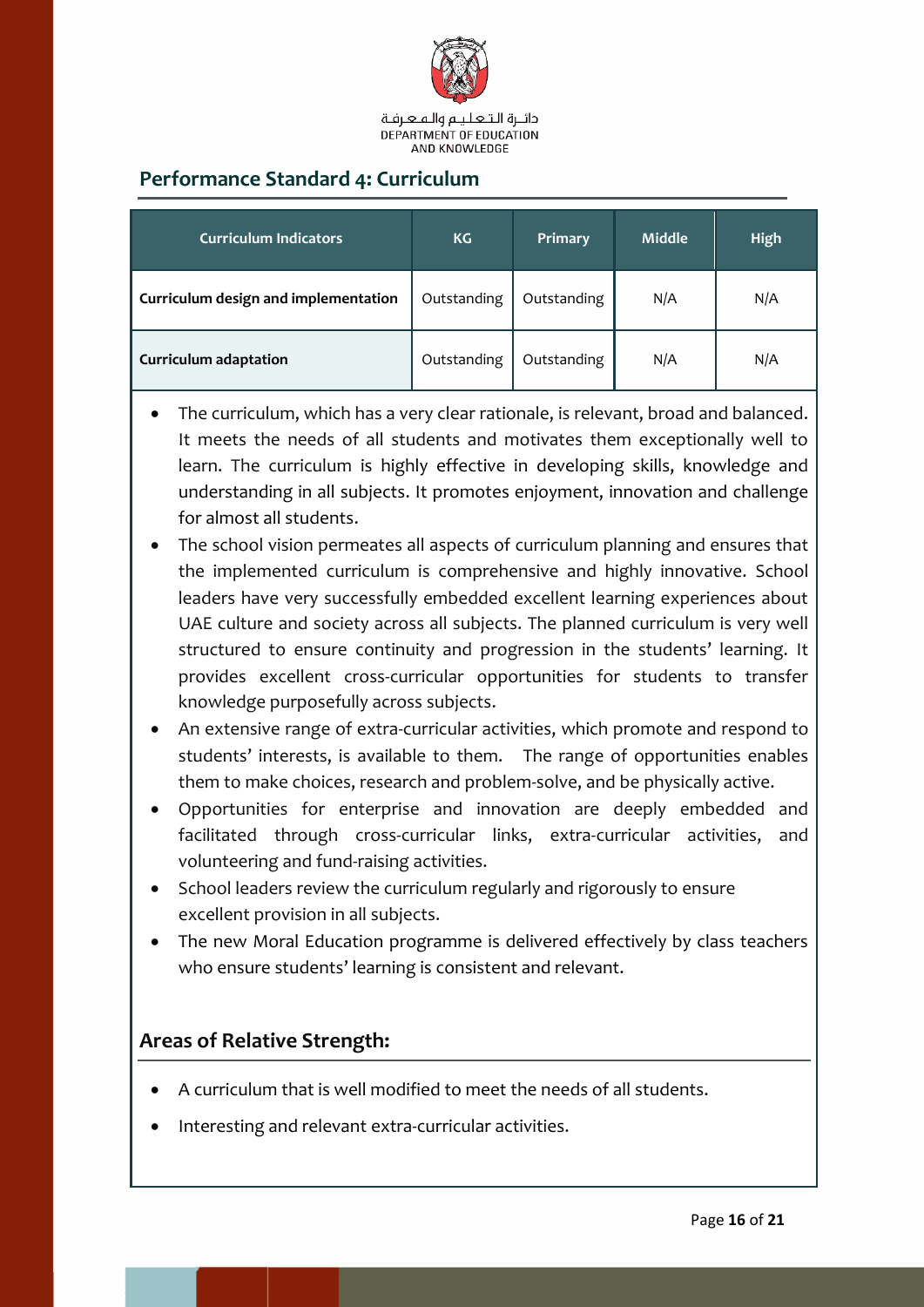

## **Areas for Improvement:**

Further promotion of links with Emirati culture.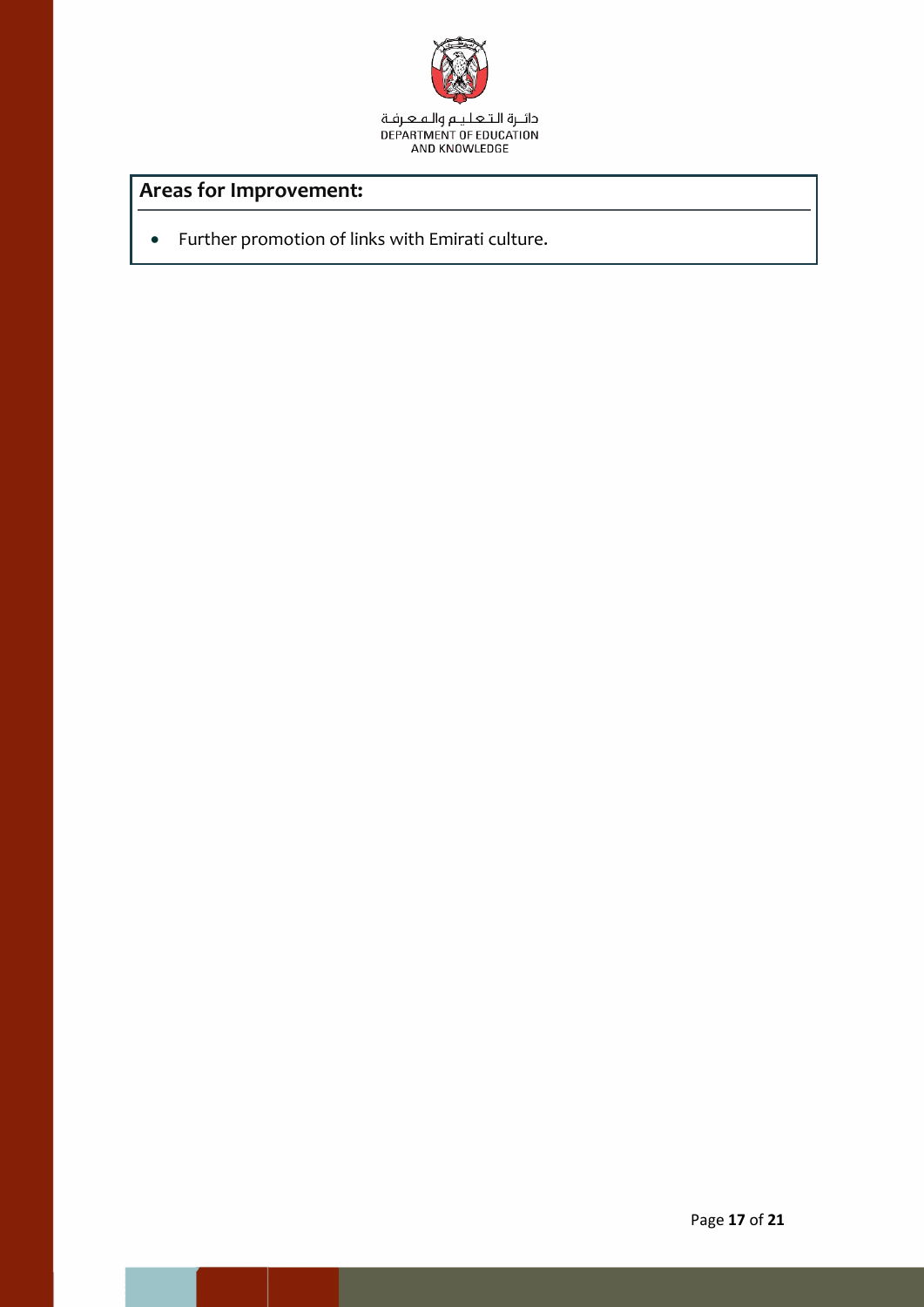

## <span id="page-17-0"></span>**Performance Standard 5: The protection, care, guidance and support of students**

| The protection, care, guidance and<br>support of students Indicators                        | KG          | Primary     | Middle | High |
|---------------------------------------------------------------------------------------------|-------------|-------------|--------|------|
| including<br>Health<br>safety,<br>and<br>arrangements for child protection/<br>safeguarding | Outstanding | Outstanding | N/A    | N/A  |
| Care and support                                                                            | Outstanding | Outstanding | N/A    | N/A  |

- The overall quality of protection care, guidance and support for students is outstanding. All staff, students and parents are informed of the clearly written procedures for the safeguarding of students, and parents report they are confident about the safety of their children. The nurse, counsellor, and healthand-safety officer liaise effectively, and deal sensitively with students' needs and concerns.
- The school premises are very well suited to the educational needs of all students. Rigorous safety checks are made frequently on all facilities including equipment, school transport and the swimming pool. All checks are documented accurately and filed appropriately. Comprehensive risk assessments precede all visits, and parental volunteers attend 'helping hands' training to ensure they provide appropriate support. Ensuring students' safety on the internet is given high priority.
- Interactions between teachers and students are exemplified by warmth, trust and mutual respect.
- Students with special educational needs (SEN) are identified promptly and their teachers are informed confidentially about their medical or academic needs. The school staff works closely with outside agencies to ensure accurate identification of each student's learning needs.
- The school provides highly effective support for students with SEN and for those who are gifted and talented. Collaborative curriculum planning and in-class support ensure all lessons are inclusive. Individualised planning ensures that the learning needs of students with SEN are met and their progress accelerated.
- The school gives excellent guidance to both students and parents regarding the transition to secondary school. Well co-ordinated visits to the linked secondary schools, complemented by workshops for parents, ease their transition. The school promotes a healthy lifestyle very effectively both in the classroom and through a comprehensive range of extra-curricular activities and campaigns.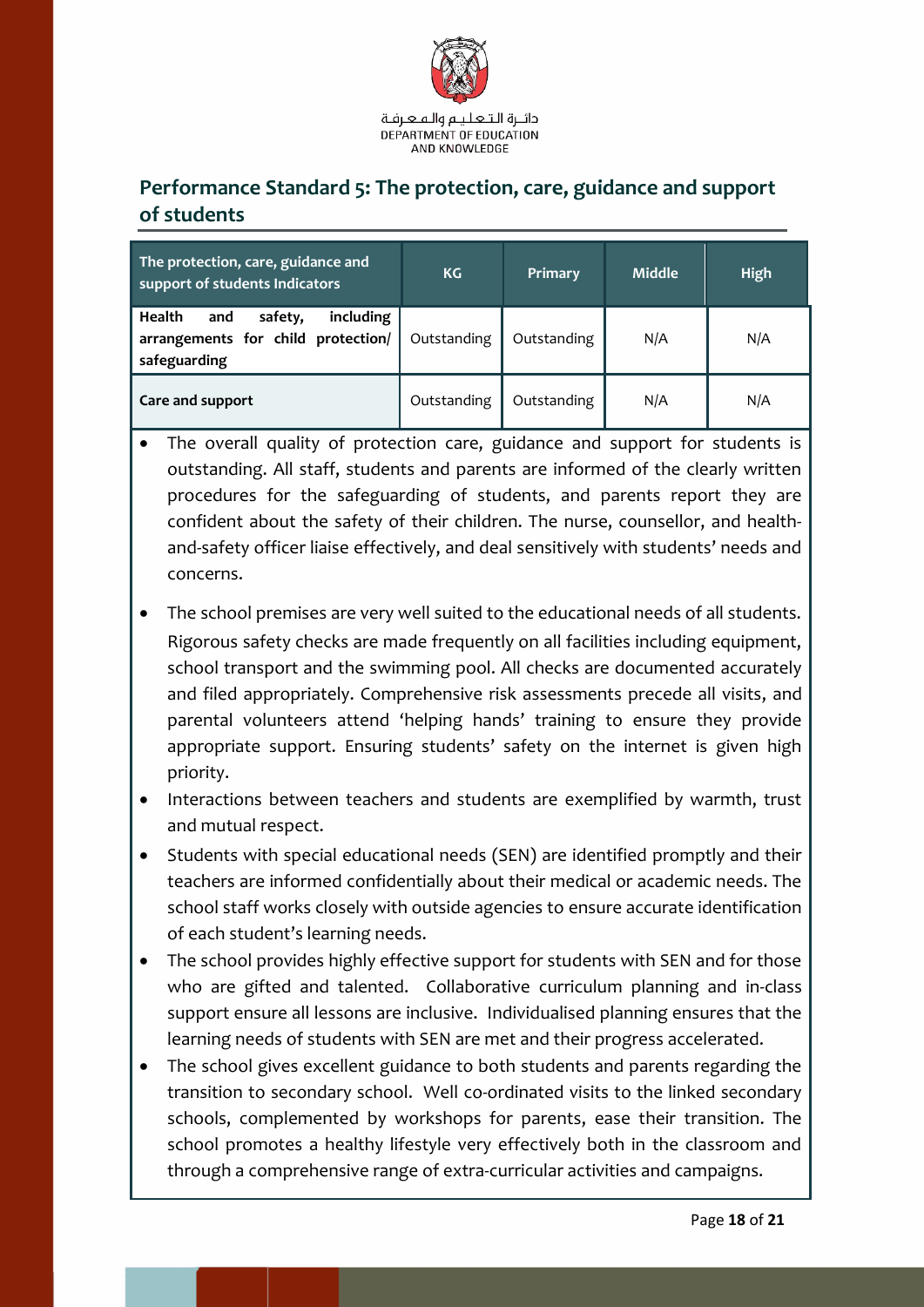

#### **Areas of relative strength**

- The safe, secure and inclusive school community.
- The targeted support given to students with special educational needs

#### **Areas for improvement**

Ongoing development of safe and healthy lifestyles.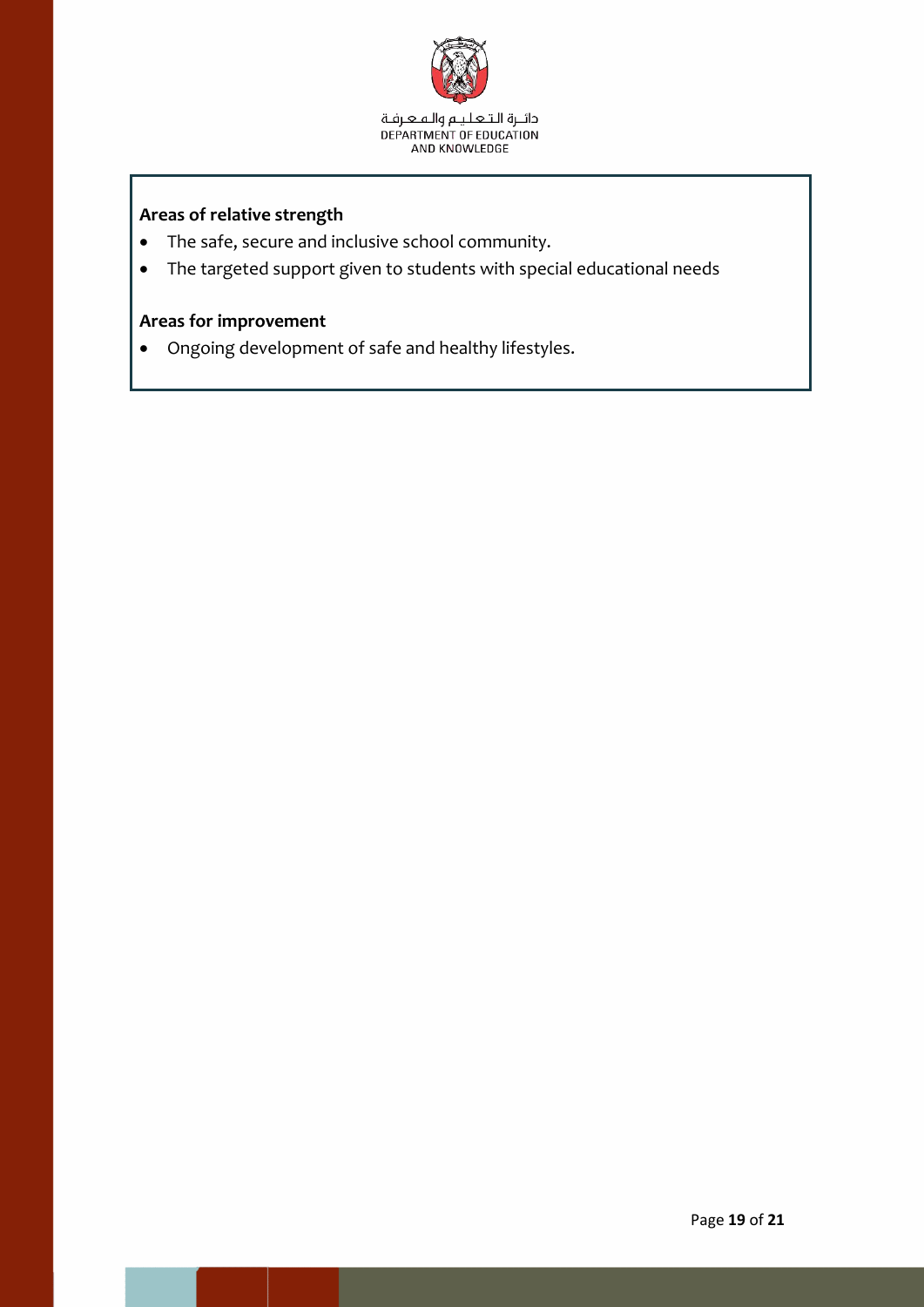

#### <span id="page-19-0"></span>**Performance Standard 6: Leadership and management**

| Leadership and management Indicators           |             |  |  |  |
|------------------------------------------------|-------------|--|--|--|
| The effectiveness of leadership                | Outstanding |  |  |  |
| Self-evaluation and improvement planning       | Outstanding |  |  |  |
| Partnerships with parents and the community    | Outstanding |  |  |  |
| Governance                                     | Outstanding |  |  |  |
| Management, staffing, facilities and resources | Outstanding |  |  |  |

- The overall quality of leadership and management is outstanding. The inspirational principal and leadership team have established a dynamic vision that is shared by all. They have initiated an annual CPD programme, complemented by weekly courses, to facilitate the ongoing development of staff skills. As a result, they have developed exemplary practice in teaching which leads to very good standards in students' academic and personal development. Morale is very high within this inclusive school.
- School leaders' and teachers' approaches to self-evaluation are systematic and rigorous. These reflective approaches are fully embedded in the school's improvement planning process. They lead to the identification and development of best practice in teaching and assessment within the school. The development plan drives improvement very successfully in the school.
- Partnerships with parents are consistently professional and highly effective in raising standards. There is a clear focus in the school on consultation and empowering parents as partners. Parents receive accurate and informative reports which identify what their children need to do to improve. Very positive links with local sports and arts foundations enrich the students' learning.
- The board of governors has a comprehensive and accurate view of the school. It includes effective participation from parents and the local community. Board members have a sound understanding of the school's performance. The board is supportive whilst holding senior leaders fully accountable to ensure the continued outstanding performance of the school.
- The school is managed very efficiently on a day-to-day basis. The school building has been modified successfully and is highly conducive to learning. Modern technology is used very well to support learning throughout the school. The school is extensively resourced to meet the needs of its curriculum and promote